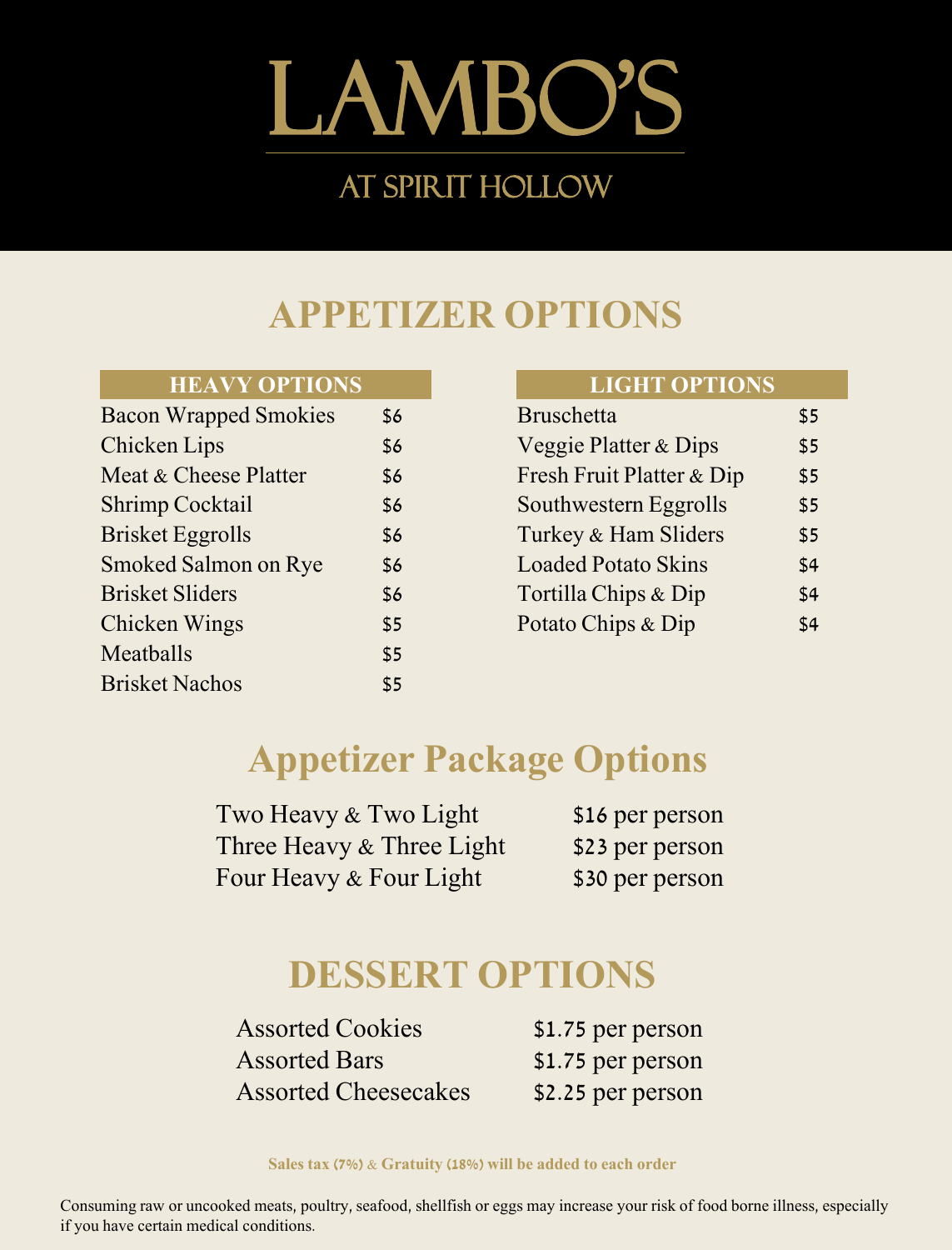

# **DINNER BUFFET OPTIONS**

All packages come with choice of salad & two sides

## **Grill Option - \$22 per person**

Choice of two meat entrees (including all condiments) Angus Burger | Beer Brat | Chicken Breast | Beer Brat | Vienna Beef Hot Dog

## **Classic Option - \$28 per person**

Carved Roast Beef with Au Jus | Carved Honey Ham Roast Chicken | Roasted Pork Loin with Sweet Chili Glaze

### **Pasta Option - \$31 per person**

Penne Pasta with Red Sauce & Italian Meatballs | Penne Pasta with White Sauce & Chicken Antipasto Tray, Baked Tomatoes & Garlic Bread included **Substitute Shrimp - \$6 per person**

## **Barbeque Option - \$33 per person**

Choose two meats Smoked Brisket | Smoked Ribs | Pulled Pork | Pulled Chicken

## **Steak Option**

Choose one meat per person Sirloin - \$33 per person | Prime Rib - \$38 per person New York Strip - \$42 per person | Filet - \$44 per person

## **Side Options – Choose two**

Potato chips & dip | Baked potato salad | Baked beans | Baked potato | Veggie medley Garlic mashed potatoes  $\perp$  Pasta with veggies & cream sauce  $\perp$  Roasted red potatoes Green beans | Cole slaw | Kale slaw

#### **Salad Choices – Choose one**

Garden salad | Caesar salad | Kale salad

#### **Sales tax (7%) & Gratuity (18%) will be added to each order**

Consuming raw or uncooked meats, poultry, seafood, shellfish or eggs may increase your risk of food borne illness, especially if you have certain medical conditions.